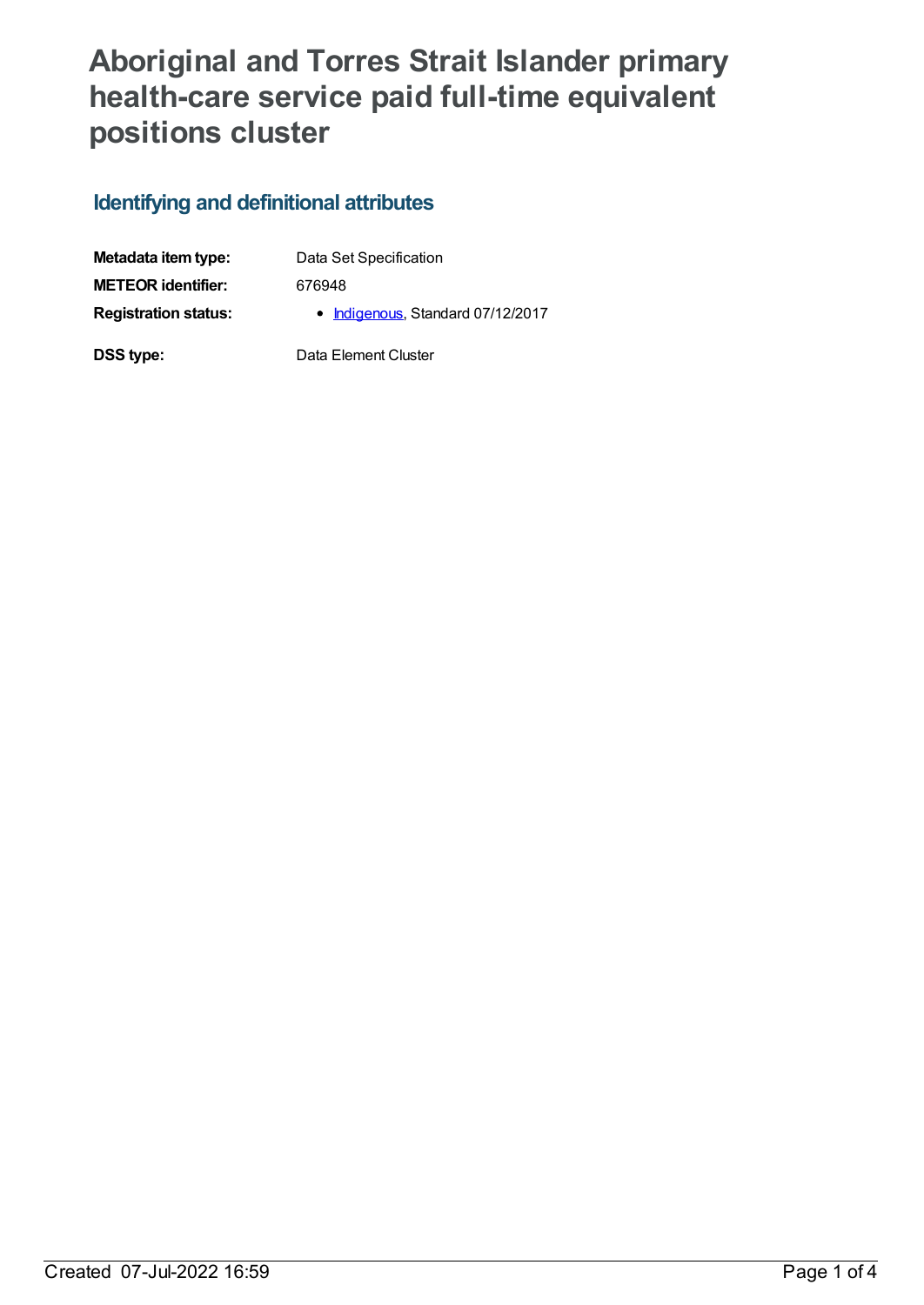**Scope:** The Aboriginal and Torres Strait Islander primary health-care service paid full-time equivalent positions cluster describes the number and type of full-time equivalent (FTE) positions for which the Aboriginal and Torres Strait Islander primary health-care service paid wages, salaries and fees at the end of the reporting period.

> The FTE positions are further broken down by the Indigenous status of the workers, and for Aboriginal and Torres Strait Islander health workers only by sex.

## **Aboriginal and Torres Strait Islander primary health-care service paid full-time equivalent positions**

|                                                                           | Aboriginal or<br><b>Torres Strait</b><br><b>Islander</b> | Non-<br>Indigenous | <b>Total</b> |
|---------------------------------------------------------------------------|----------------------------------------------------------|--------------------|--------------|
| CEOs/administrators/managers/supervisors                                  | N[NNN]                                                   | N[NNN]             | N[NNN]       |
| Aboriginal and Torres Strait Islander health<br>workers - Male            | N[NNN]                                                   | N[NNN]             | N[NNN]       |
| Aboriginal and Torres Strait Islander health<br>workers - Female          | N[NNN]                                                   | N[NNN]             | N[NNN]       |
| Doctors                                                                   | N[NNN]                                                   | N[NNN]             | N[NNN]       |
| <b>Nurses</b>                                                             | N[NNN]                                                   | N[NNN]             | N[NNN]       |
| Substance misuse/drug and alcohol<br>workers                              | N[NNN]                                                   | N[NNN]             | N[NNN]       |
| Social and emotional wellbeing staff (please<br>specify)                  | N[NNN]                                                   | N[NNN]             | N[NNN]       |
| Medical specialists/other allied health<br>professionals (please specify) | N[NNN]                                                   | N[NNN]             | N[NNN]       |
| Dentists/dental therapists                                                | N[NNN]                                                   | N[NNN]             | N[NNN]       |
| Dental support workers (e.g. dental<br>assistants, dental technicians)    | N[NNN]                                                   | N[NNN]             | N[NNN]       |
| Sexual health workers                                                     | N[NNN]                                                   | N[NNN]             | N[NNN]       |
| <b>Traditional healers</b>                                                | N[NNN]                                                   | N[NNN]             | N[NNN]       |
| Environmental health workers                                              | N[NNN]                                                   | N[NNN]             | N[NNN]       |
| Drivers/field officers                                                    | N[NNN]                                                   | N[NNN]             | N[NNN]       |
| Administrative support workers (e.g.<br>secretaries, receptionists)       | N[NNN]                                                   | N[NNN]             | N[NNN]       |
| Accountants/bookkeepers                                                   | N[NNN]                                                   | N[NNN]             | N[NNN]       |
| Information systems/data staff                                            | N[NNN]                                                   | N[NNN]             | N[NNN]       |
| Trainers/educators                                                        | N[NNN]                                                   | N[NNN]             | N[NNN]       |
| Cleaners/cooks/gardeners                                                  | N[NNN]                                                   | N[NNN]             | N[NNN]       |
| Night watchman/security guard                                             | N[NNN]                                                   | N[NNN]             | N[NNN]       |
| Other staff (please specify)                                              | N[NNN]                                                   | N[NNN]             | N[NNN]       |

## **Collection and usage attributes**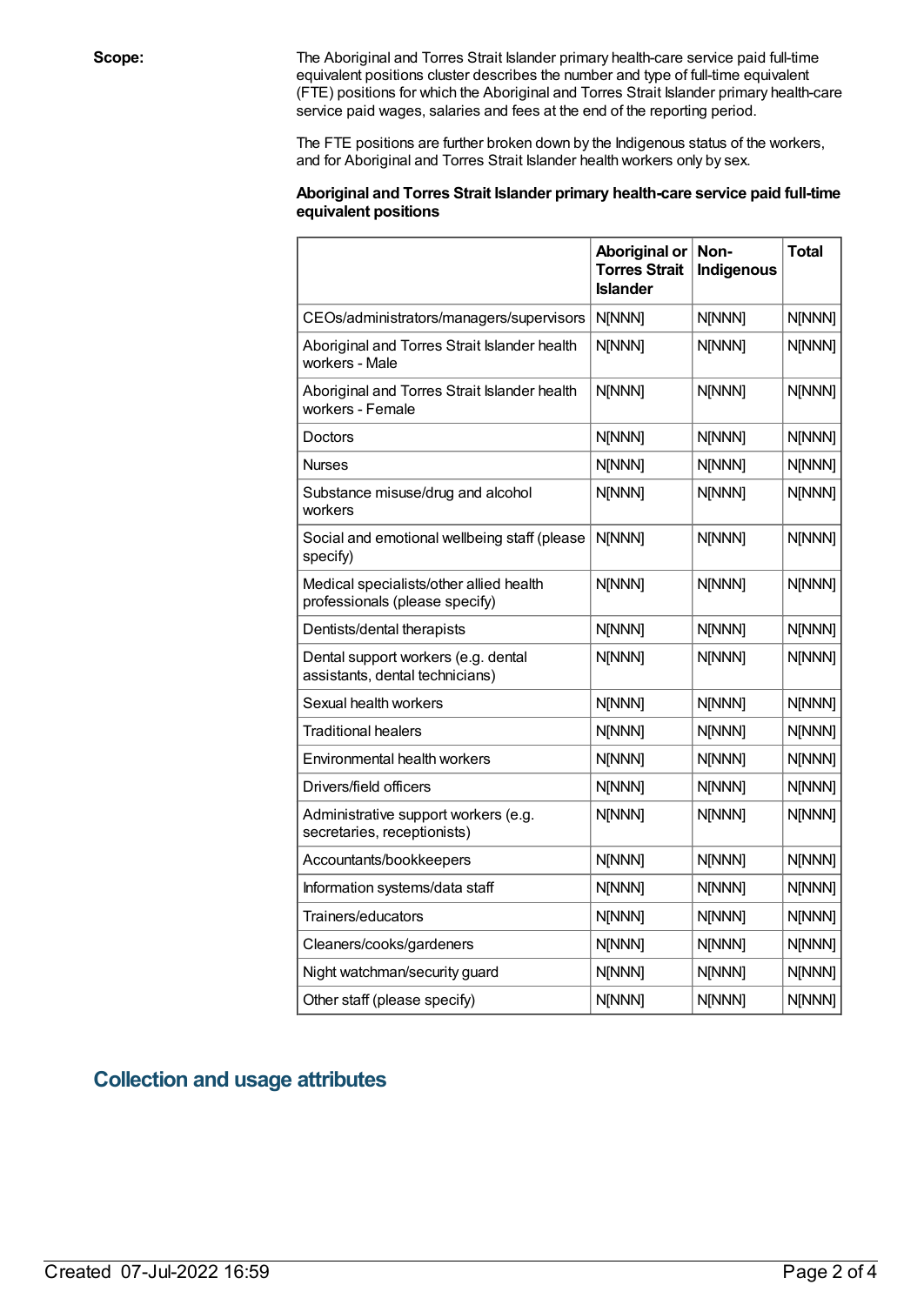| Guide for use:                                              | If 'full-time equivalent' positions are difficult to work out, show details of how often<br>each person works (e.g. a psychologist visits the service one morning session per<br>month).                                                                                                                                                                                                                                                                                            |  |  |  |
|-------------------------------------------------------------|-------------------------------------------------------------------------------------------------------------------------------------------------------------------------------------------------------------------------------------------------------------------------------------------------------------------------------------------------------------------------------------------------------------------------------------------------------------------------------------|--|--|--|
|                                                             | Inclusions:                                                                                                                                                                                                                                                                                                                                                                                                                                                                         |  |  |  |
|                                                             | • health and related administrative positions where the service pays the<br>wages/salary/fees through all sources of funding (e.g. Medicare, OATSIH,<br>State/Territory government health departments<br>• visiting health professionals where the service pays the wages/salary/fees<br>short term and recurrent funded positions<br>• contract workers paid by the service (for example, cleaners, accountants).                                                                  |  |  |  |
|                                                             | Exclusions:                                                                                                                                                                                                                                                                                                                                                                                                                                                                         |  |  |  |
|                                                             | • Community development employment projects (CDEP) staff as they are<br>counted as workers not paid by the service<br>• visiting health professionals where payments are not made by the service as<br>they are counted as workers not paid by the service<br>• staff in other programs (e.g. housing, employment, HACC, child care).                                                                                                                                               |  |  |  |
| <b>Collection methods:</b>                                  | The Aboriginal and Torres Strait Islander primary health-care service provides<br>counts of Aboriginal or Torres Strait Islander FTE positions, Non-Indigenous FTE<br>positions and Total FTE positions by type of worker, as detailed in the Scope,<br>Aboriginal and Torres Strait Islander primary health-care service paid full-time<br>equivalent positions table. The total FTE positions may include positions for which<br>Indigenous status was not known or not reported. |  |  |  |
| <b>Source and reference attributes</b>                      |                                                                                                                                                                                                                                                                                                                                                                                                                                                                                     |  |  |  |
| <b>Submitting organisation:</b>                             | Australian Institute of Health and Welfare                                                                                                                                                                                                                                                                                                                                                                                                                                          |  |  |  |
| <b>Relational attributes</b>                                |                                                                                                                                                                                                                                                                                                                                                                                                                                                                                     |  |  |  |
| <b>Related metadata</b><br>references:                      | See also Aboriginal and Torres Strait Islander primary health-care service unpaid<br>full-time equivalent positions cluster                                                                                                                                                                                                                                                                                                                                                         |  |  |  |
|                                                             | Indigenous, Standard 07/12/2017                                                                                                                                                                                                                                                                                                                                                                                                                                                     |  |  |  |
|                                                             | Supersedes Aboriginal and Torres Strait Islander primary health-care services paid<br>full-time equivalent positions cluster                                                                                                                                                                                                                                                                                                                                                        |  |  |  |
|                                                             | • Indigenous, Superseded 07/12/2017                                                                                                                                                                                                                                                                                                                                                                                                                                                 |  |  |  |
| <b>Implementation in Data Set</b><br><b>Specifications:</b> | Aboriginal and Torres Strait Islander primary health-care services DSS<br>Indigenous, Standard 07/12/2017                                                                                                                                                                                                                                                                                                                                                                           |  |  |  |
|                                                             | Implementation start date: 01/07/2011                                                                                                                                                                                                                                                                                                                                                                                                                                               |  |  |  |
|                                                             | Implementation end date: 30/06/2012                                                                                                                                                                                                                                                                                                                                                                                                                                                 |  |  |  |

**Metadata items in this Data Set Specification** Show more detail